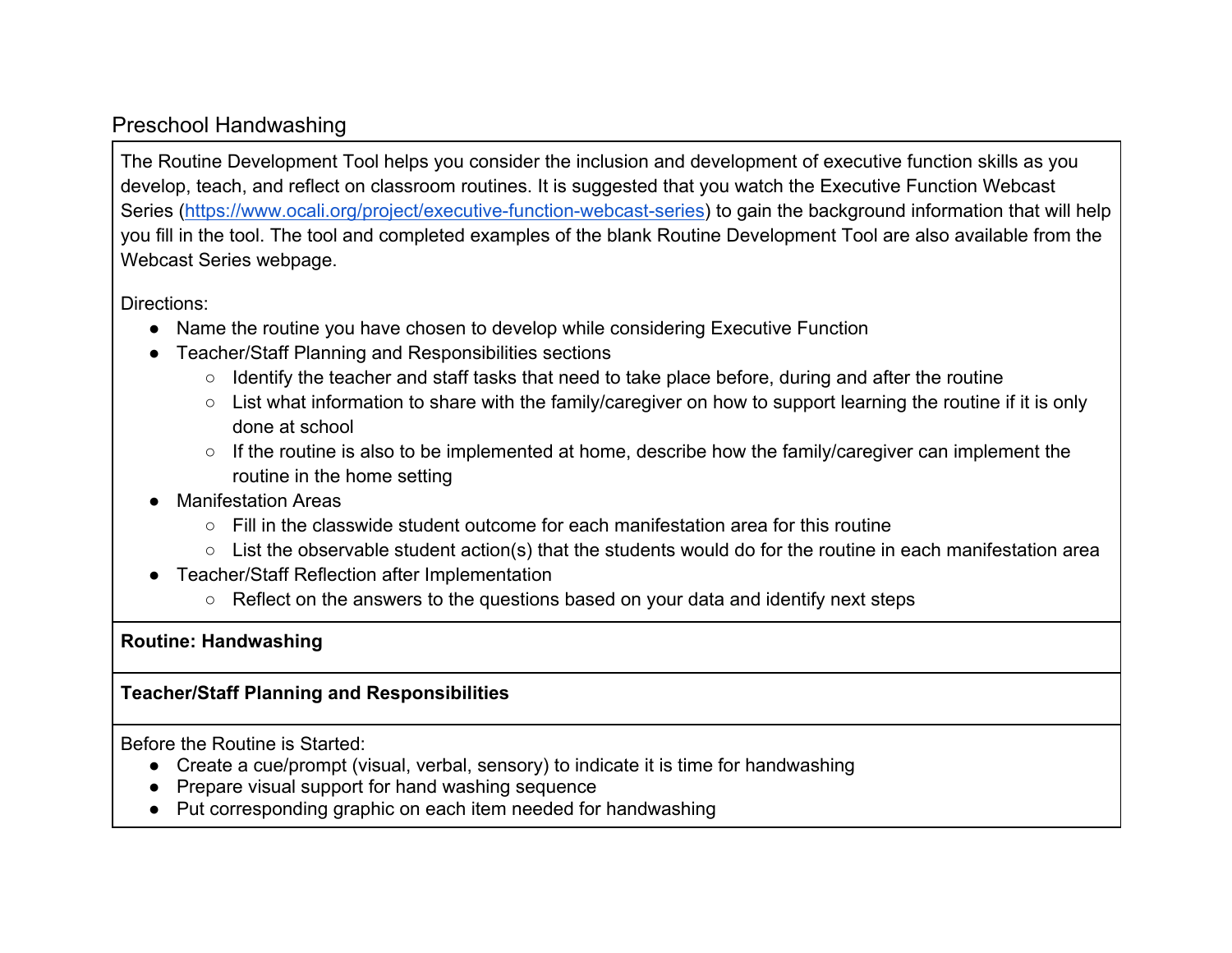- Post in bathroom above or near sink at children's eye level
- Place feet graphic on floor in front of sink for student to stand on while handwashing
- Create a data collection form and post near sink
- Create a visual support for family/caregiver to use at home for handwashing

## During the Routine:

- Provide prompts as need according to prompt hierarchy
- Take data on what steps of handwashing sequence student is able to complete independently and what steps need additional prompting

After the Routine is Completed:

- Provide a reinforcement for participation in handwashing sequence
- Compile and review data
- Review hand washing visual support with family/caregivers to use at home

Family/Caregiver Guide to Support Routine at Home:

- Post and use hand washing visual support at home
- If needed, provide input to school staff on success and/or needs for further support

| <b>Manifestation Areas</b>                                                                                                                                                                      | <b>Observable Student Action(s)</b>                                                                                                                                                                                                                                                                                                          |
|-------------------------------------------------------------------------------------------------------------------------------------------------------------------------------------------------|----------------------------------------------------------------------------------------------------------------------------------------------------------------------------------------------------------------------------------------------------------------------------------------------------------------------------------------------|
| <b>Self-Management: Taking responsibility for your own</b><br>behavior, actions and well-being<br><b>Classwide Student Outcome: Increase students</b><br>independence with hand washing routine | <b>Observable Student Actions for Self-Management:</b><br>• Respond to classroom cue/prompt indicating time<br>for handwashing<br>• Transition from current activity to sink<br>Use a self-regulating object (if needed) to transition<br>$\bullet$<br>to sink<br>• Complete the hand washing routine using the visual<br>supports as needed |
| <b>Time Management:</b> Ability to use time effectively and<br>productively                                                                                                                     | <b>Observable Student Actions for Time Management:</b><br>Students efficiency when washing their hands improves by<br>using the visual support as needed and shown by whole                                                                                                                                                                  |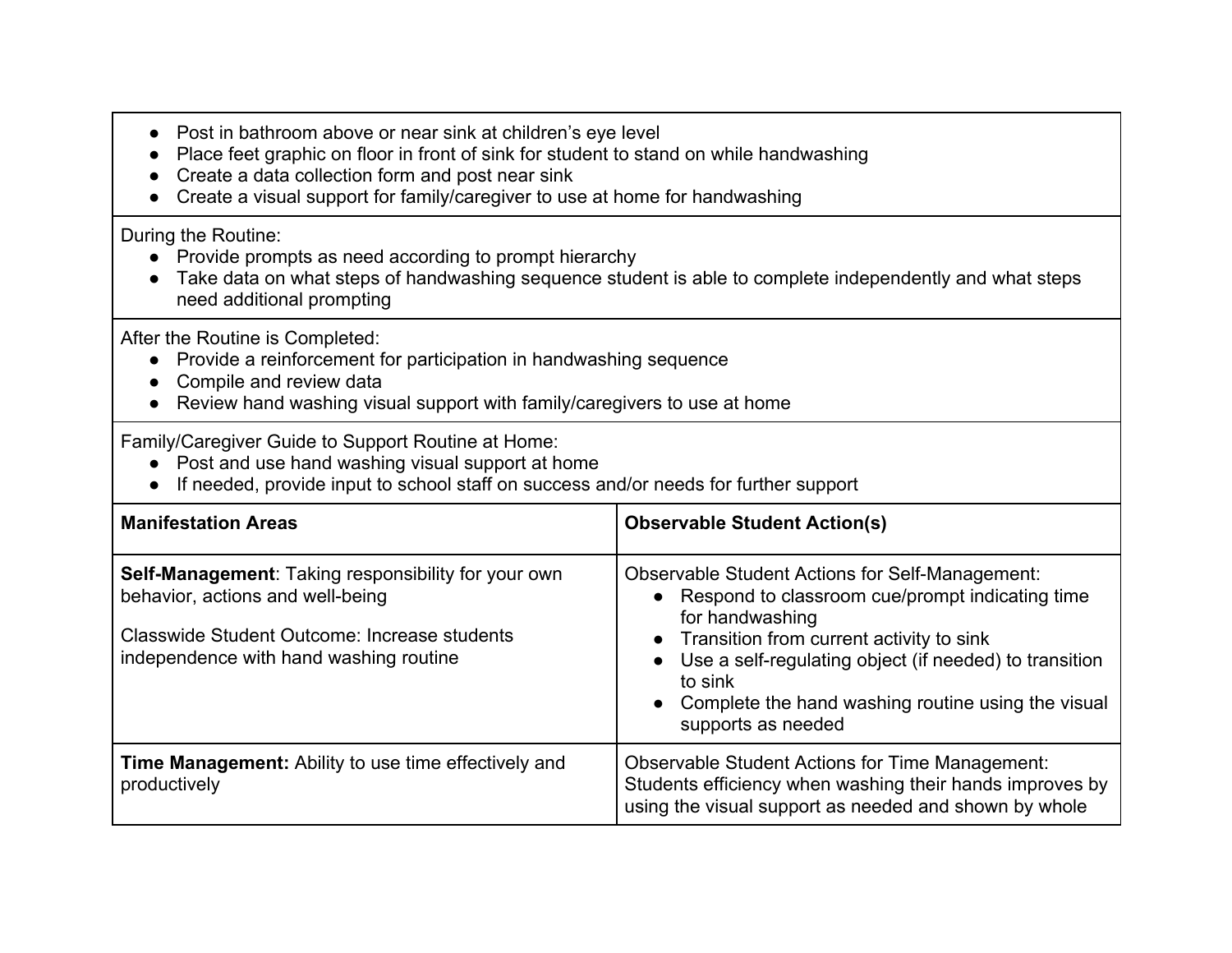| Classwide Student Outcome: Complete the routine in a<br>timely fashion                                                                                                                                                                                                                                                                      | class data                                                                                                                                                                                                                                                                                                                                                  |  |
|---------------------------------------------------------------------------------------------------------------------------------------------------------------------------------------------------------------------------------------------------------------------------------------------------------------------------------------------|-------------------------------------------------------------------------------------------------------------------------------------------------------------------------------------------------------------------------------------------------------------------------------------------------------------------------------------------------------------|--|
| Information Management: Ability to acquire, retain and<br>use information<br>Classwide Student Outcome: Being sure students are able<br>to complete hand washing as taught and use the visual<br>supports as presented                                                                                                                      | <b>Observable Student Actions for Information Management:</b><br>• Students wash hands as taught as shown by whole<br>class data<br>Students are observed using visual support to wash<br>hands                                                                                                                                                             |  |
| Materials Management: Ability to manage the "stuff" of<br>school or preschool<br>Classwide Student Outcome: Being sure students are able<br>to independently handle the materials involved in the hand<br>washing routine                                                                                                                   | <b>Observable Student Actions for Materials Management:</b><br>Students will learn how to:<br>Turn water on and off<br>$\bullet$<br>Get soap on hands<br>Rub hands together and then put under faucet to<br>rinse off water<br>Get paper towel to dry hands<br>Get paper towel to dry hands<br>Throw paper towel in trash<br>As shown with whole class data |  |
| <b>Teacher/Staff Reflection after Implementation</b>                                                                                                                                                                                                                                                                                        |                                                                                                                                                                                                                                                                                                                                                             |  |
| Which Observable Student Actions are happening and/or not happening according to the data?<br>90% of students are independently completing most of the hand washing routine<br>$\bullet$<br>30% of students are unable to turn water on and off<br>10% of students need verbal reminder to look at the visual routine posted above the sink |                                                                                                                                                                                                                                                                                                                                                             |  |
| What's working? What's not working? What needs to change based on data collection?<br>• Posting the visual routine in the bathroom at students' eye level                                                                                                                                                                                   |                                                                                                                                                                                                                                                                                                                                                             |  |